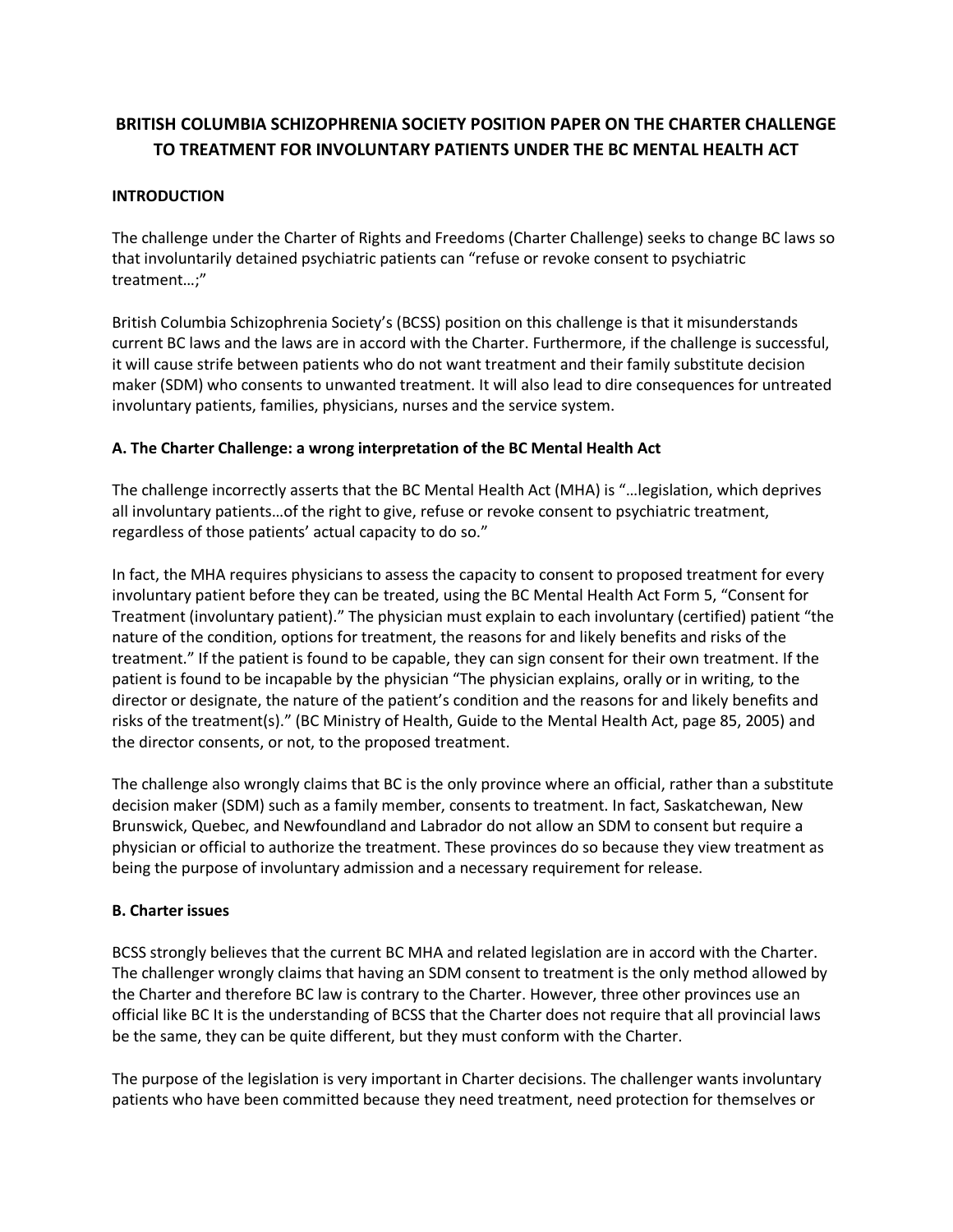others and cannot be admitted as a voluntary patient, to be able to refuse the treatment necessary for their release. The McCorkell BC Supreme Court decision, however, made it clear that the purpose of involuntary admission in BC is for treatment. (It is not in Ontario where people can be hospitalized for well over a year or kept in seclusion for over 404 days because they could not be treated. see Solomon reference). Treatment refusal for involuntary patients, advocated by the challenger, is not consistent with the purpose of the BC MHA.

Similarly, the Saskatchewan Law Reform Commission wrote "Civil commitment exists to provide treatment for seriously disturbed patients. If treatment cannot be provided by the facility to which the patient has been committed, there is no jurisdiction for continuing the committal. Logically therefore, authority to direct hospitalization without consent of the patient must entail authority of some form of treatment without consent" (see Gray et al., p. 248).

The challenger says that the equality section the Charter (section 15), means that involuntary patient must be treated the same as voluntary patients thus be able to refuse treatment. Since voluntary patients can refuse admission, to be consistent, the challenger should argue that seriously ill dangerous person must be able to refuse involuntary admission. This illustrates why involuntary psychiatric patients are not "equal" to voluntary patients: they cannot refuse admission and cannot discharge themselves when they want. Discharge is only possible after successful treatment. The MHA does not therefore violate section 15 of the Charter.

Because of the well documented increase in length of detention, increased seclusion and restraint associated with treatment refusal, BCSS argues that the Charter rights of liberty, autonomy and freedom of thought will be violated by the challenger's proposed changes.

The MHA contains a number of protective mechanisms including clear committal criteria which require that the person must need psychiatric treatment, two independent physicians for committal, second opinions on the appropriateness of the treatment, notification to patients and families, two professionals involved in treatment consent (treating physician and director) and review panels. BCSS is of the opinion that these rights protective mechanisms along with the treatment purpose of the MHA are sufficient to obviate concerns about any deprivation of liberty (section 7).

#### **C. Family Substitute Decision Makers**

The challenge would have decisions to treat or not made by an SDM, usually a family member. Most family members want to be closely involved with the development of the treatment plan for their involuntarily admitted family member. However, many do not want to be the person who actually consents to the treatment which the involuntary patient may be actively resisting. Oftentimes the relationship with the patient is easily disturbed. As one person who meets weekly with her son said "If I had to consent to treatment he did not want, even though it was necessary, all hell would break loose and my relationship with my son probably destroyed." She is very comfortable with being able to inform her son that it is the director who consents not her.

A number of family members also expressed concern that they are not experts in treatment and do not know one medication from another. They therefore prefer the current system where professionals make the ultimate decision. That is the system used in a number of provinces.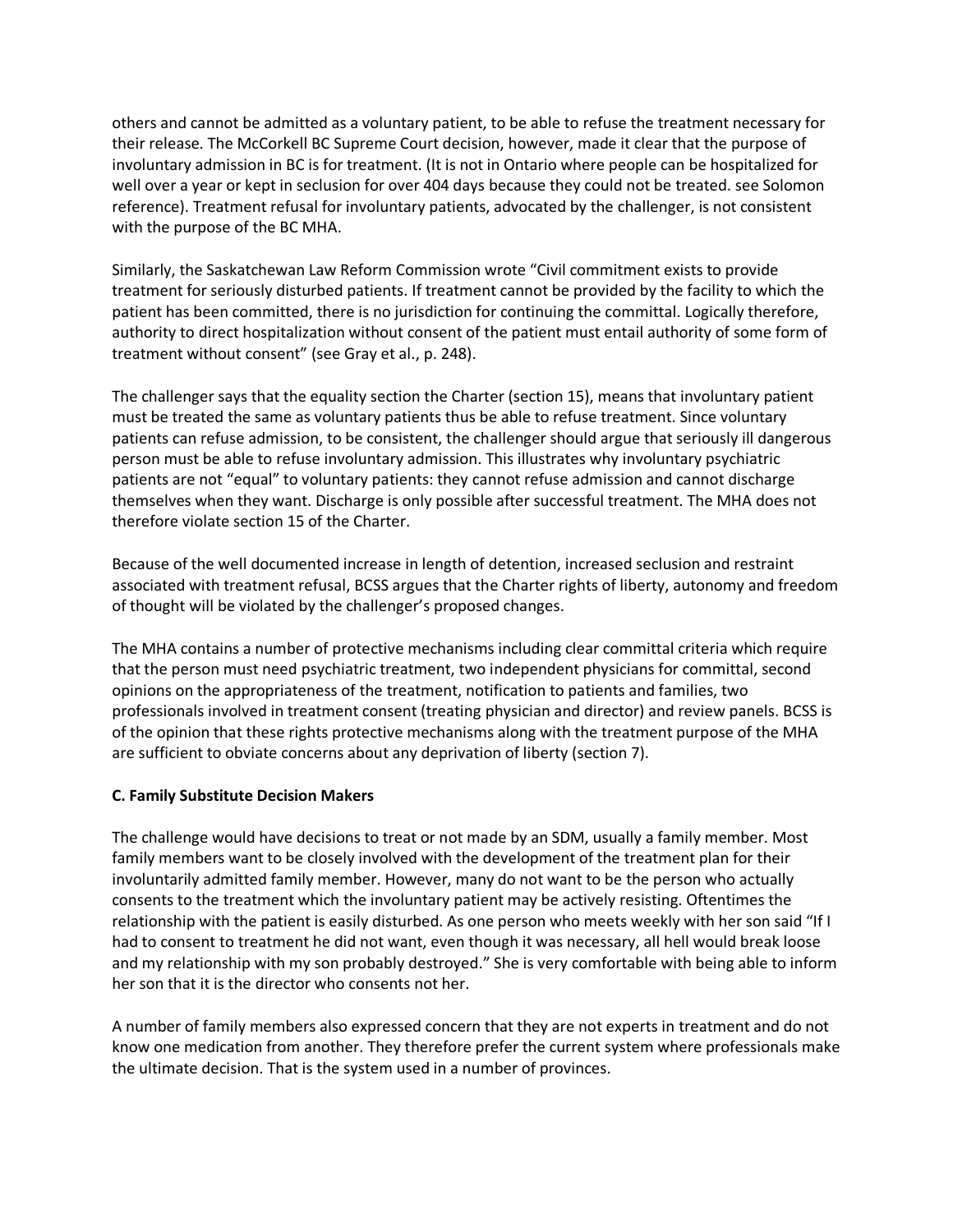Some foreign jurisdictions forbid family members from making treatment decisions that can restrict liberty rights. It is argued that family members may be in a conflict of interest and are not sufficiently at arm's length to make objective decisions.

Another issue is delays when the person is acutely ill and the SDM not easily accessible. Under the current system treatment can happen quickly when the patient is in the greatest distress.

The BCSS position is that the current system for treatment consent is in accord with the Charter and preferable for many families of seriously ill people, and protects the right to treatment for an individual who is unable to make the treatment decision themselves.

# **D. The Negative Consequences of Refusing Treatment for Involuntary Patients, Families, Staff, and Society**

### **1. The Negative Consequences for Involuntary Patients When Treatment is Refused**

- Continued suffering due to non-treatment of delusions, hallucinations and other serious symptoms of psychosis.
- Longer detention in hospital or community.
- More seclusion and restraints to manage un-medicated psychotic behaviour.
- Poorer prognosis. Research indicates that prompt treatment leads to reduced negative cognitive impacts, fewer re-occurring episodes of psychosis and less trauma for individuals with psychosis.
- Denial of liberty and autonomy rights because patients cannot be released from hospital until they are well and this is unlikely without treatment.

# **2. The Negative Consequences for Other Patients, Staff and Service System When Treatment is Refused**

- Increase in fellow patients being assaulted.
- Increase of assaults on nurses and other staff raising Worksafe concerns.
- Ethical dilemmas for physicians and nurses whose professional ethics are to heal.
- Transforms psychiatrists and nurses from health care providers to jailers, since they will only be able to detain a patient, but not treat them.
- Increased cost to taxpayers as the seclusion and closer monitoring of untreated patients requires more staff resources.
- Increased wait times for a limited number of beds that will be caused by those who cannot be discharged because of treatment refusal.
- Increased premature discharge of involuntary patients given the pressures around bed usage and the refusal to accept treatment.
- Higher incidence of relapse, victimization by criminals and increased intervention by police and criminal justice.

### **3. The Negative Consequences for Families When Treatment is Refused**

• Families are increasingly burdened with the responsibility of caring for individuals with serious mental illness. They find themselves having to serve as advocate, caregiver, and emotional